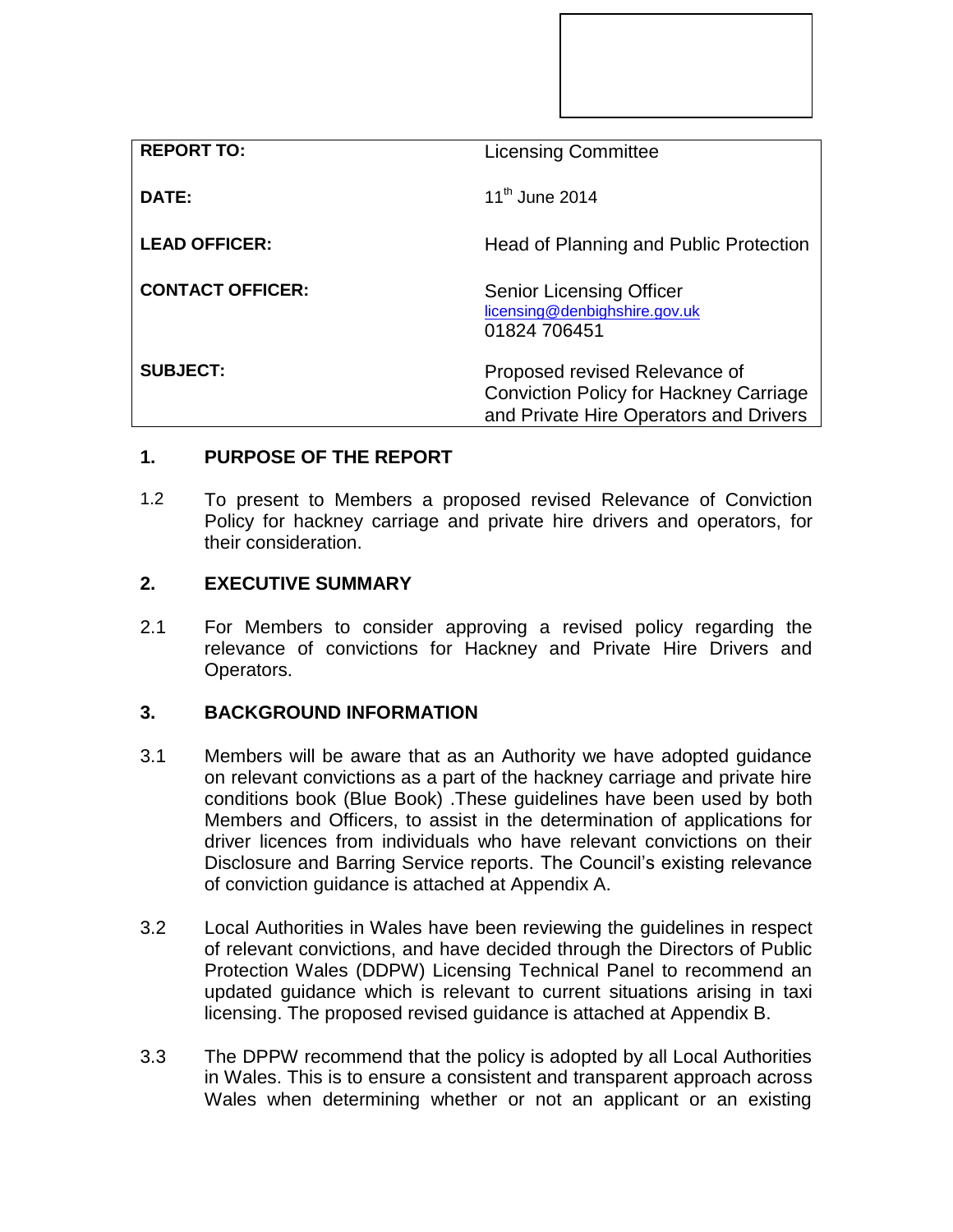licence holder is a fit and proper person to hold a hackney carriage or private hire driver/ operator licence.

- 3.4 The aim of this policy is to protect the safety of the public. The Licensing Authority is concerned to ensure:
	- $\Box$  That a person is a fit and proper person;
	- $\Box$  That the person does not pose a threat to the public;
	- $\Box$  That the public are safeguarded from dishonest persons;
	- $\Box$  The safeguarding of children and young persons;
	- $\Box$  The safeguarding of vulnerable persons;
	- $\Box$  That the public have confidence in their use of licensed vehicles.
- 3.5 Where Officers have delegated powers to grant licences, they will refer to these guidelines when making a decision to grant a licence. In all other cases applications for licences will be referred to the Licensing Committee. Whilst Officers and Members will have regard to the guidelines contained in the policy, each case will be considered on its individual merit and, where the circumstances demand, the Committee/Officer may depart from the guidelines.

### 4. **CONSULTATION**

- 4.1 Contrary to usual practice, Officers sought approval from the Head of Planning and Public Protection, to deviate from our existing Policy Process, and consulted with the licensed trade and interested parties before presenting it to Members of the Licensing Committee. The purpose of this change was to minimise any delay in Members' making a decision on this important policy, and to avoid any need to have to report back again to Members after the consultation period had ended.
- 4.2 Members will be aware that they were included as part of the consultation process, along with all Elected Members, Town and Community Councils, all licence holders, and trade associations.
- 4.3 As a result of the consultation, we have not received any objections to the proposed Relevance of Conviction Policy.
- 4.4 It is worthy of note that one of the main Taxi operators in the County are fully supportive of the Relevance of Conviction Policy, and have been invited to the meeting, along with all other individuals that had responded to the consultation.